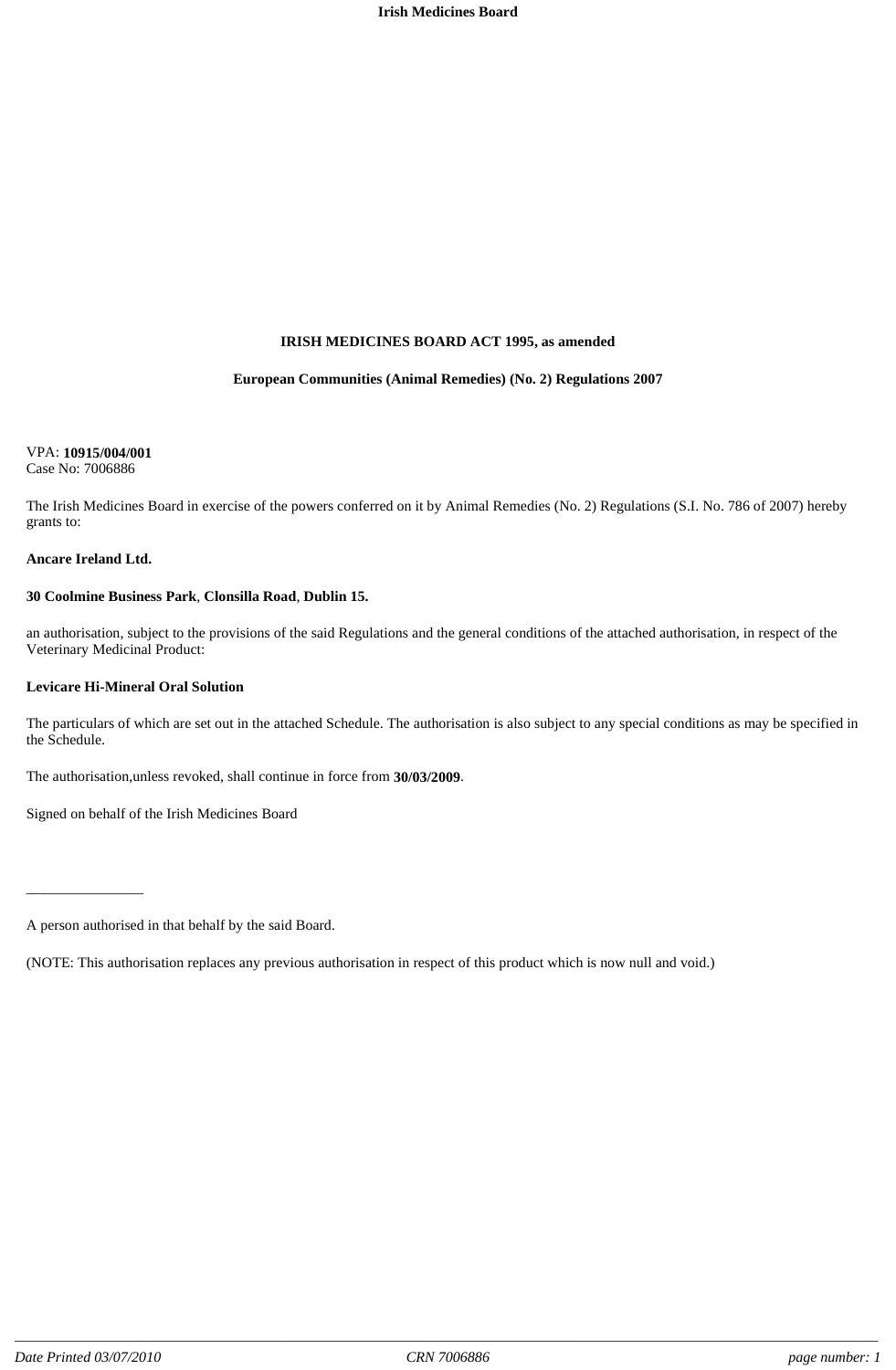# **Part II**

# **Summary of Product Characteristics**

# **1 NAME OF THE VETERINARY MEDICINAL PRODUCT**

Levicare Hi-Mineral Oral Solution

# **2 QUALITATIVE AND QUANTITATIVE COMPOSITION**

#### **Active substance**

Levamisole hydrochloride 3.75 % w/v **Excipients**

Methyl parahydroxybenzoate (E218)  $0.1\%$  w/v

For a full list of excipients, see section 6.1.

# **3 PHARMACEUTICAL FORM**

Oral Solution. A pink coloured solution.

# **4 CLINICAL PARTICULARS**

### **4.1 Target Species**

Sheep and cattle.

#### **4.2 Indications for use, specifying the target species**

For the control of mature and developing immature gastro-intestinal roundworm and lungworms in sheep. The product also contains cobalt and selenium as an aid in the prevention and treatment of deficiencies and to improve the performance of animals on cobalt and selenium deficient diets.

Warning: This product is not active against inhibited larvae of *Ostertagia* which may cause Type II winter scours.

# **4.3 Contraindications**

Do not use in animals with known hypersensitivity to the active substance.

Do not use at the same time as any other product containing cobalt or selenium without consulting a veterinarian. Do not exceed the stated dose volume and frequency. Do not use in areas with soils of high seleniferous content.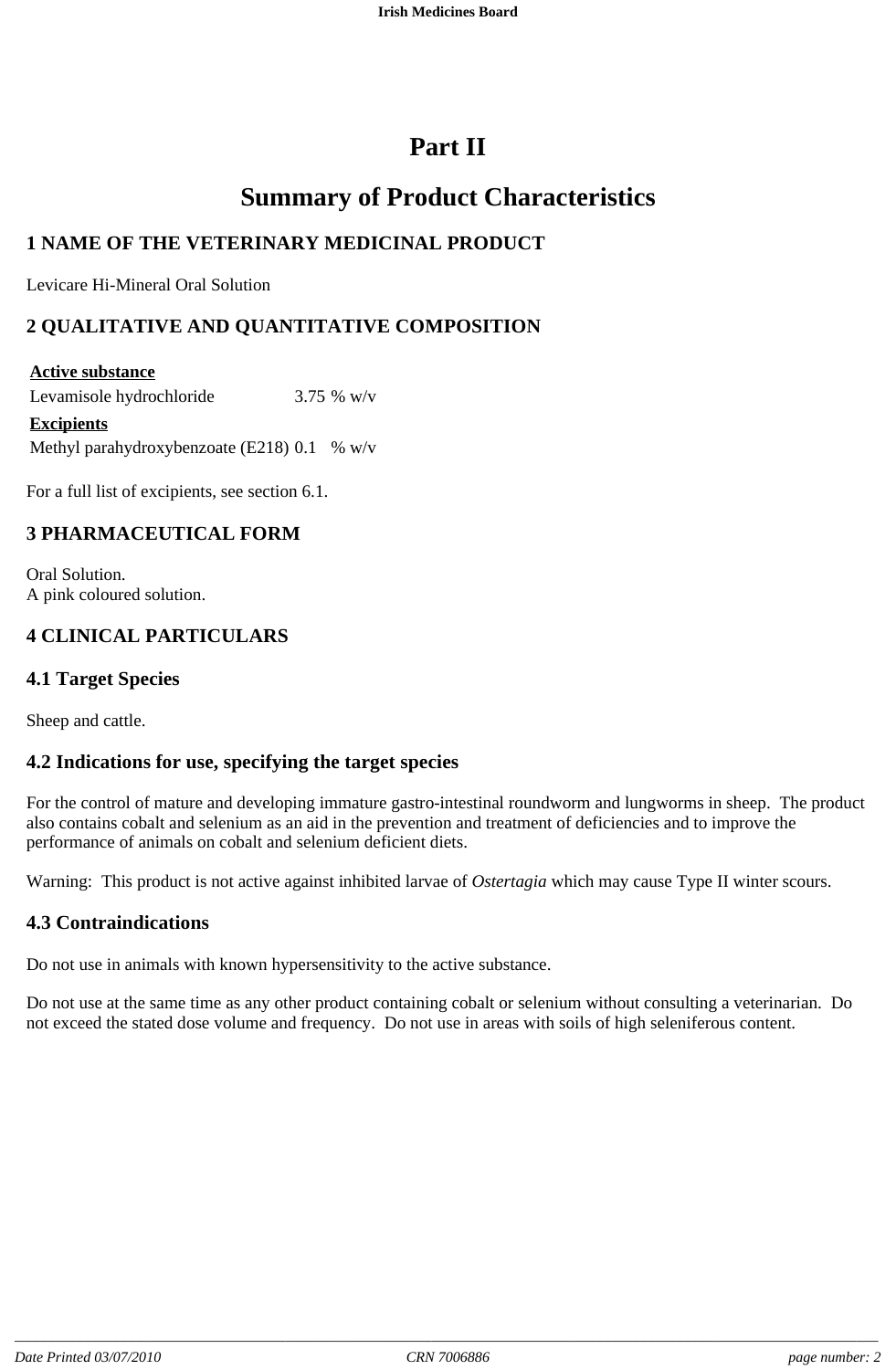# **4.4 Special warnings for each target species**

Care should be taken to avoid the following practices because they increase the risk of development of resistance and could ultimately result in ineffective therapy:

- Too frequent and repeated use of anthelmintics from the same class, over an extended period of time.

- Underdosing which may be due to underestimation of bodyweight, misadministration of the product, or lack of calibration of the dosing device.

Suspected clinical cases of resistance to anthelmintics should be further investigated using appropriate tests (e.g. Faecal Egg Count Reduction Test). Where the results of the tests strongly suggest resistance to a particular anthelmintic, an anthelmintic belonging to another pharmacological class and having a different mode of action should be used.

## **4.5 Special precautions for use**

#### **Special precautions for use in animals**

The product should be administered using a suitably calibrated drenching gun, taking care to avoid causing injury to the mouth and pharynx.

Due regard must always be given to physical condition, particularly of any animals in advanced pregnancy and / or stress from adverse weather conditions, poor nutrition, penning, handling etc.

This product should only be used in areas where deficiencies of cobalt and selenium are likely to occur.

#### **Special precautions to be taken by the person administering the veterinary medicinal product to animals**

When using, do not eat, drink or smoke. Wash splashes from skin and eyes immediately. Take off immediately any contaminated clothing. Wash hands and exposed skin before meals and after work.

Levamisole can cause idiosyncratic reactions and serious blood disorders in a very small number of people. If symptoms such as dizziness, nausea, vomiting or abdominal discomfort are experienced when using the product or sore mouth and fever occur shortly afterwards, then medical advice should be sought immediately.

#### **4.6 Adverse reactions (frequency and seriousness)**

None known.

#### **4.7 Use during pregnancy, lactation or lay**

Levamisole may be given to young, pregnant and lactating animals. Levamisole should not be administered to lactating animals producing milk for human consumption.

#### **4.8 Interaction with other medicinal products and other forms of interaction**

Do not administer at the same time as any other selenium-containing product without consulting a veterinary surgeon. Do not administer at the same time as a product containing nicotine-like compound(s).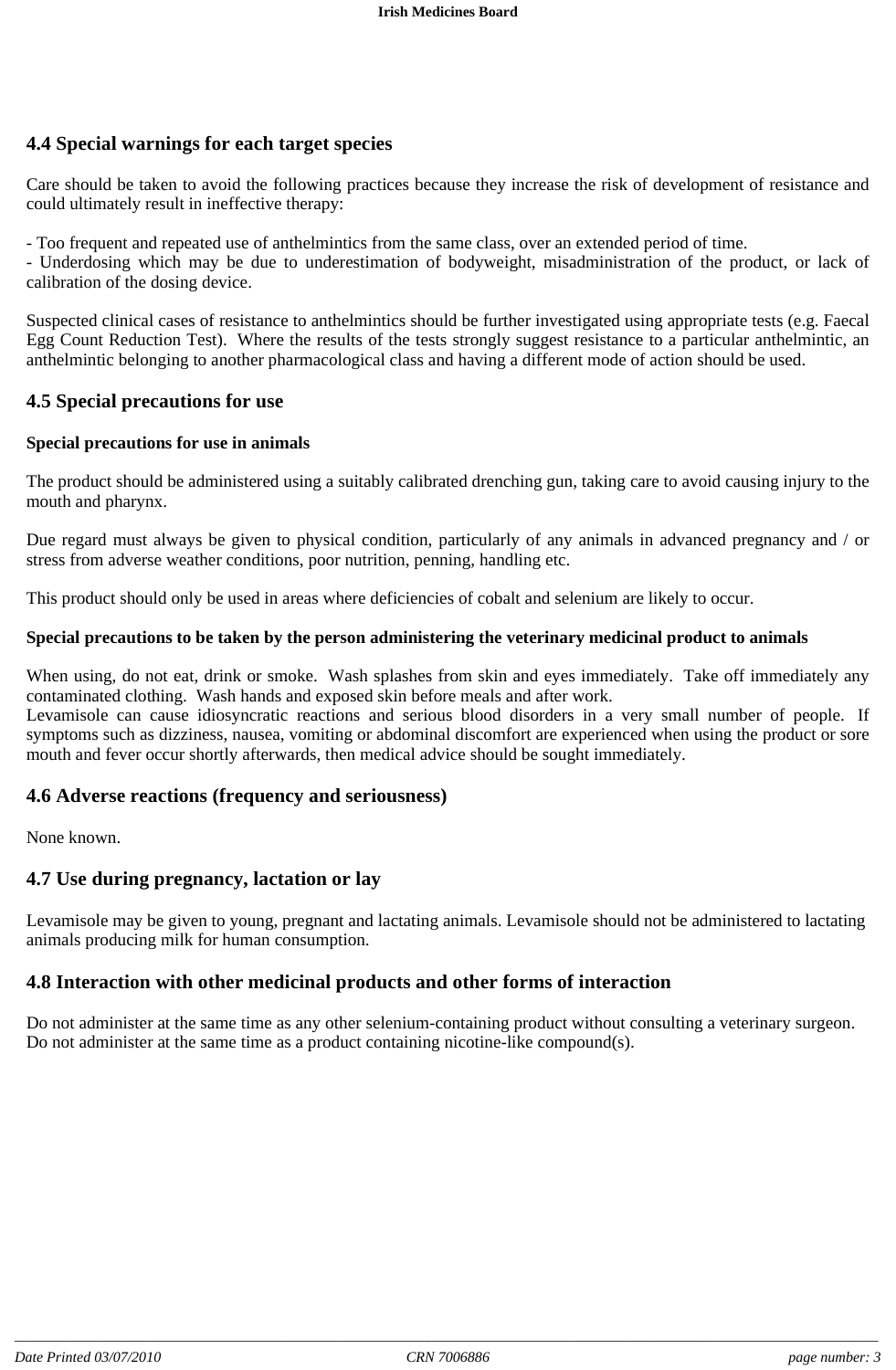# **4.9 Amounts to be administered and administration route**

For oral administration only.

Shake well before use.

Using standard dosing equipment, administer orally.

Cattle: 3 ml per 15 kg bodyweight (7.5 mg levamisole, 1.45 mg Co, 0.08 mg Se per kg bodyweight).

Sheep: 3 ml per 15 kg bodyweight (7.5 mg levamisole, 1.45 mg Co, 0.08 mg Se per kg bodyweight)

## **Cattle**

| Bodyweight (kg) Dose (ml) |    |
|---------------------------|----|
| 45                        | 9  |
| 90                        | 18 |
| 135                       | 27 |
| 180                       | 36 |
| 225                       | 45 |
| 270                       | 54 |

Above 270 kg add 9 ml per 45 kg bodyweight.

# **Sheep**

| Bodyweight (kg) Dose (ml) |   |
|---------------------------|---|
| UP to $15$                | 3 |
| 16-20                     | 4 |
| 21-25                     | 5 |
| 26-30                     | 6 |
| $31 - 35$                 | 7 |
| $36-40$                   | 8 |
| 41-45                     | q |

Above 45 kg add 3 ml per 15 kg bodyweight.

To ensure administration of a correct dose, bodyweight should be determined as accurately as possible. If animals are to be treated collectively rather than individually, they should be grouped according to their bodyweight and dosed accordingly, in order to avoid under- or overdosing.

Use properly calibrated dosing equipment.

The veterinary surgeon should give advice regarding appropriate dosing programmes and stock management to achieve adequate parasite control.

# **4.10 Overdose (symptoms, emergency procedures, antidotes), if necessary**

Symptoms are similar to those of poisoning by organophosphorus compounds: salivation, defecation, constriction of the pupils and respiratory distress.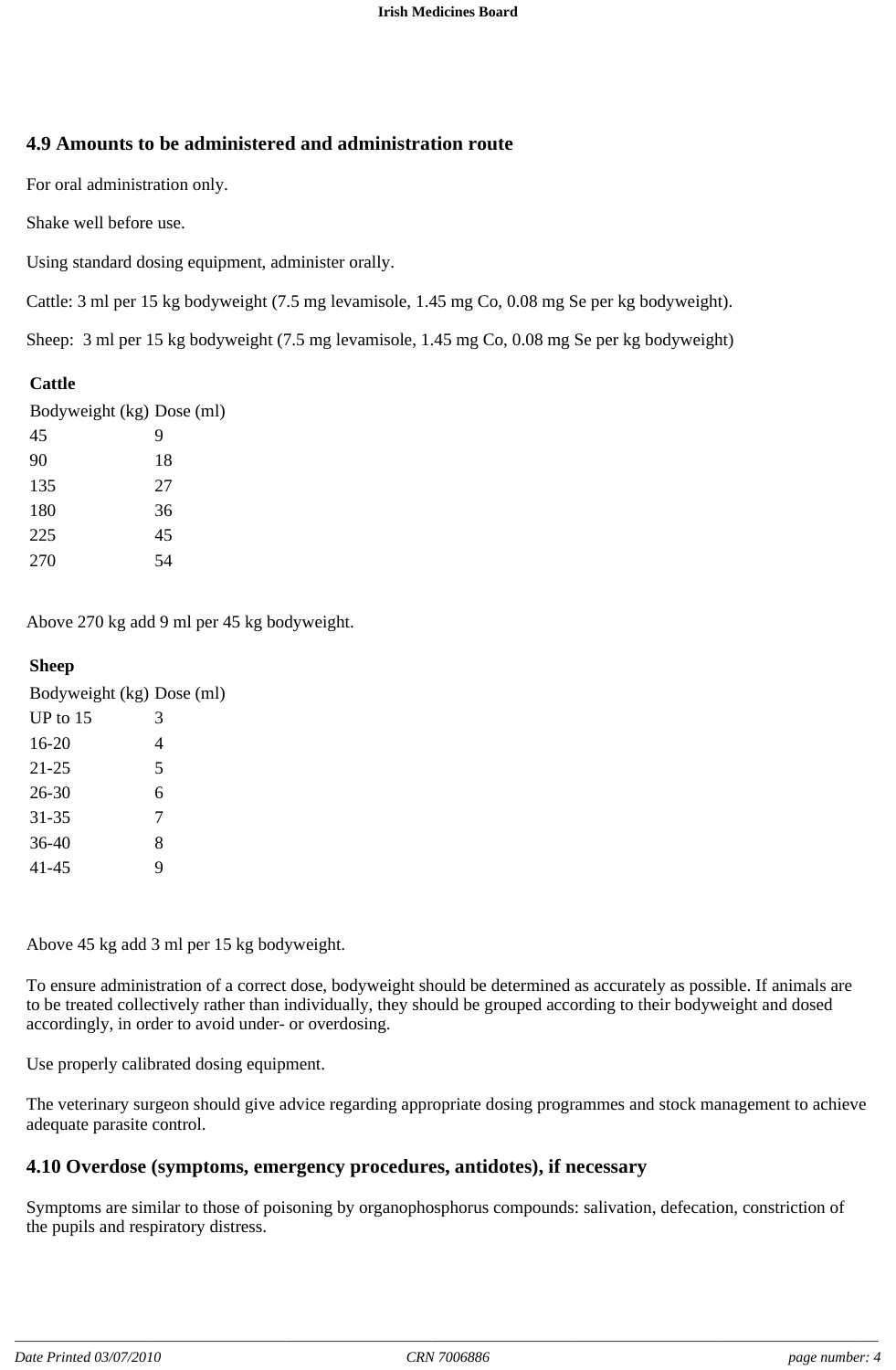# **4.11 Withdrawal Period(s)**

Meat and offal: 21 days. Animals intended for human consumption may be slaughtered only after 21 days following the last treatment.

Not for use in animals producing milk for human consumption.

### **5 PHARMACOLOGICAL or IMMUNOLOGICAL PROPERTIES**

Pharmacotherapeutic group: Anthelmintics, imidazothiazoles ATCvet code: QP52AE01

#### **5.1 Pharmacodynamic properties**

Levamisole is the laevo-enantiomer of tetramisole and is an anthelmintic imidazothiazole. It's anthelmintic action is characterised by paralysis of the worm through a neuromuscular inhibition of the depolarising type, leading to passive elimination of the worm.

#### **5.2 Pharmacokinetic properties**

## **6 PHARMACEUTICAL PARTICULARS**

#### **6.1 List of excipients**

Cobaltous sulphate 7H20 (Co) Sodium selenate (Se) Anhydrous citric acid Methyl parahydroxybenzoate Propylene glycol Xanthan gum Water

#### **6.2 Incompatibilities**

Do not administer additional trace elements cobalt and selenium.

#### **6.3 Shelf-life**

Shelf life of the veterinary medicinal product as packaged for sale: 18 months.

#### **6.4 Special precautions for storage**

Store below 25°C. Protect from light and frost. Store in tightly closed original container.